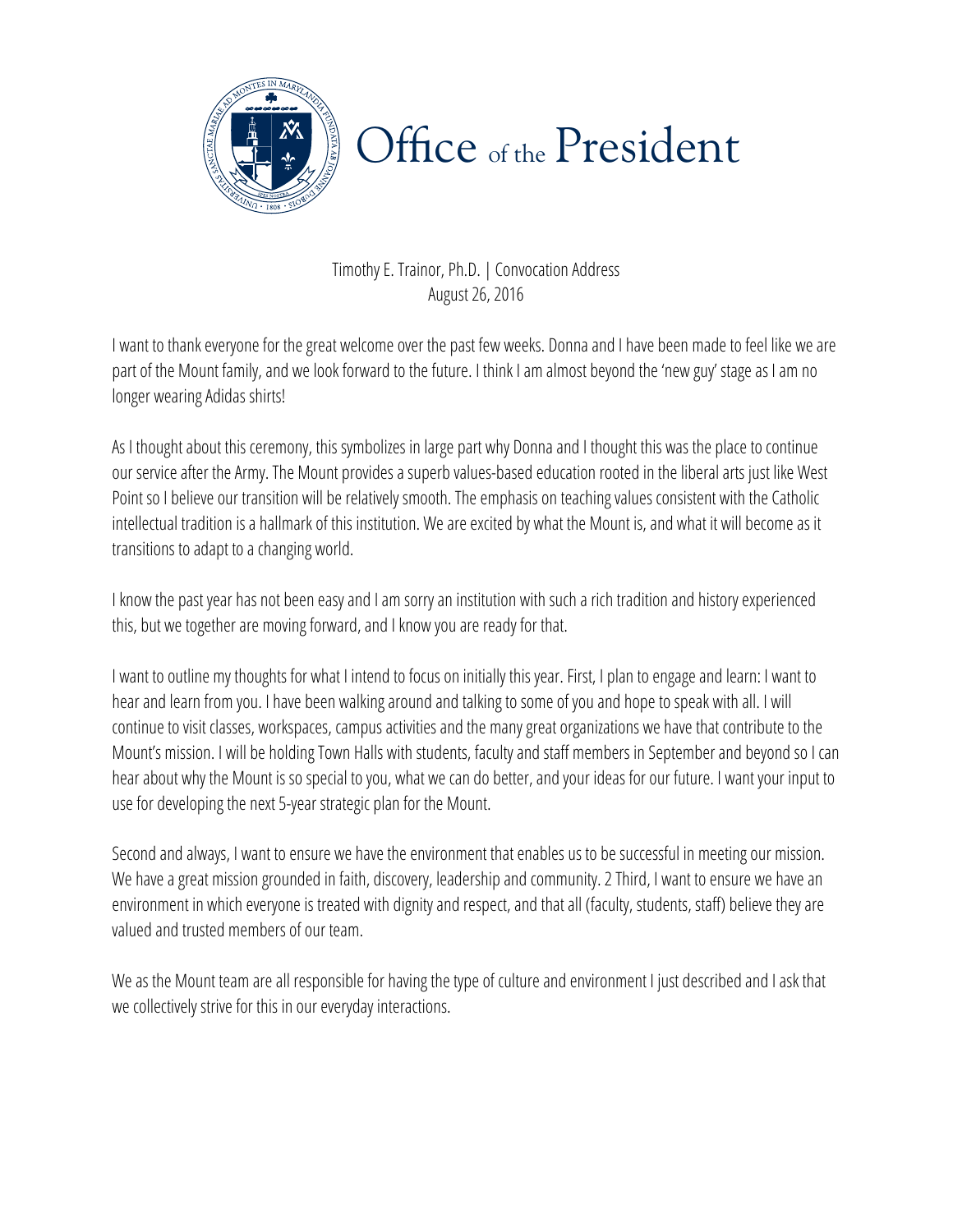

## Office of the President

Nothing can destroy a team more than a member deliberately hurting another member of the team. I call on all of us in the Mount community to be actively involved in eliminating the scourge on college campuses of sexual assault and sexual harassment.

We move in the wrong direction on this when we allow an environment in which some individuals or particular groups are not treated with respect or are targeted for harassment. A disrespectful or harassing climate is ripe for something worse to happen, meaning physical assault.

So I ask for your help in not tolerating environments whether on campus or off that promote harassment or disrespectful behavior. Also, I ask you not to be bystanders when you think something is wrong, and a situation could lead to an assault. We all have our 'spidy senses' that will go off when you see a situation developing that could end bad, meaning end in a possible sexual assault. Listen to your senses and look for ways to intervene before the situation goes further. We talked to the freshman about this during orientation and will continue our discussion and training throughout the year. Thank you for your support and vigilance on this.

As I said earlier, we are moving forward and I am excited by the new opportunities and programs we are pursuing this year. In our schools we have started a new Forensic Accounting major, a minor in Data Science, a concentration in business analytics in our business major, and we have other new programs in the approval process for introduction next year. We have new programs at our campus in Frederick and are developing initiatives for additional continuing education programs there to serve the community.

I am very happy to announce the start of our Center for Student Engagement and Success located in the Niche. I see this as a source of even stronger and closer 3 connection between student and faculty member in helping students fully realize their potential and achieve their goals at the Mount.

supporters of our teams. I understand that now we even have a # for Team Trainor! Donna and I will be the same here. reestablishing the Men's NCAA Soccer team starting competition in 2018. I want to acknowledge and thank our alumni I believe athletics are an important part of overall human development. Participation in sports at any level help develop important teamwork and leadership skills, build resilience as you learn to overcome adversity, and create a healthy work ethic. They are also fun to watch. My family was dubbed Team Trainor at West Point because we were avid fans and This year at the Mount we added a men's swimming and diving team. I am very pleased to announce that we are who led the way in generating the resources and excitement behind restarting this program; thank you.